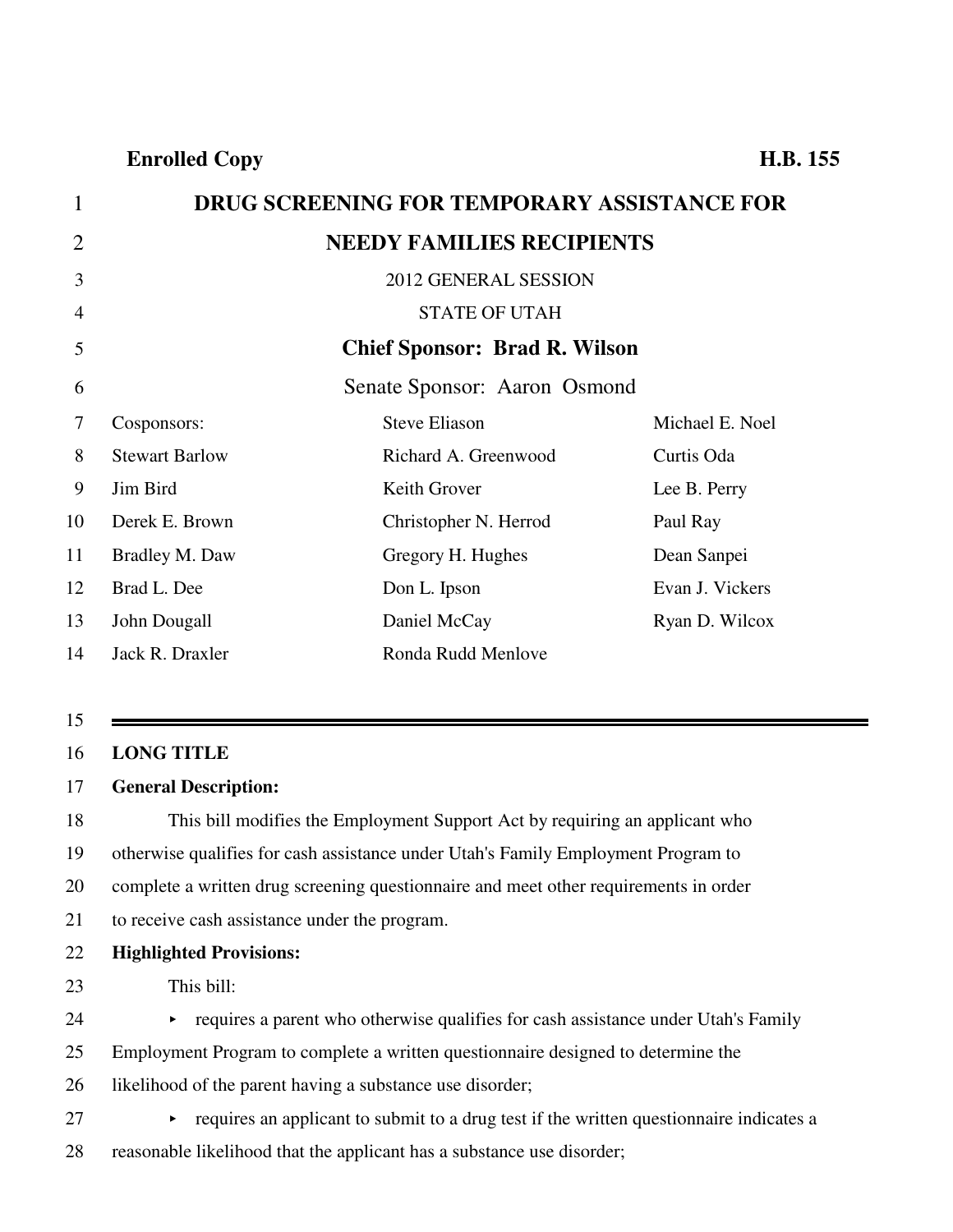## **H.B. 155 Enrolled Copy**

| 29 | requires an applicant who tests positive for a controlled substance to enter into and<br>$\blacktriangleright$ |
|----|----------------------------------------------------------------------------------------------------------------|
| 30 | follow an employment plan that includes the following to continue to receive cash                              |
| 31 | assistance under the Family Employment Program:                                                                |
| 32 | receiving treatment for a substance use disorder; and<br>$\bullet$                                             |
| 33 | testing negative on follow-up drug tests for a controlled substance;<br>$\bullet$                              |
| 34 | provides that refusing to take a drug test, failing a drug test, not entering into an<br>►                     |
| 35 | employment plan, or failing to successfully follow an employment plan's substance                              |
| 36 | use disorder treatment requirements, makes an applicant ineligible for cash                                    |
| 37 | assistance under the Family Employment Program and for reapplication for cash                                  |
| 38 | assistance:                                                                                                    |
| 39 | for 90 days after a first occurrence within one year; or<br>$\bullet$                                          |
| 40 | for one year after a second occurrence within one year; and<br>$\bullet$                                       |
| 41 | makes technical changes.                                                                                       |
| 42 | <b>Money Appropriated in this Bill:</b>                                                                        |
| 43 | None                                                                                                           |
| 44 | <b>Other Special Clauses:</b>                                                                                  |
| 45 | None                                                                                                           |
| 46 | <b>Utah Code Sections Affected:</b>                                                                            |
| 47 | <b>AMENDS:</b>                                                                                                 |
| 48 | 35A-3-302, as last amended by Laws of Utah 2009, Chapter 55                                                    |
| 49 | 35A-3-304, as last amended by Laws of Utah 2011, Chapter 297                                                   |
| 50 | <b>ENACTS:</b>                                                                                                 |
| 51 | 35A-3-304.5, Utah Code Annotated 1953                                                                          |
| 52 |                                                                                                                |
| 53 | Be it enacted by the Legislature of the state of Utah:                                                         |
| 54 | Section 1. Section 35A-3-302 is amended to read:                                                               |
| 55 | 35A-3-302. Eligibility requirements.                                                                           |
| 56 | (1) The program of cash assistance provided under this part is known as the Family                             |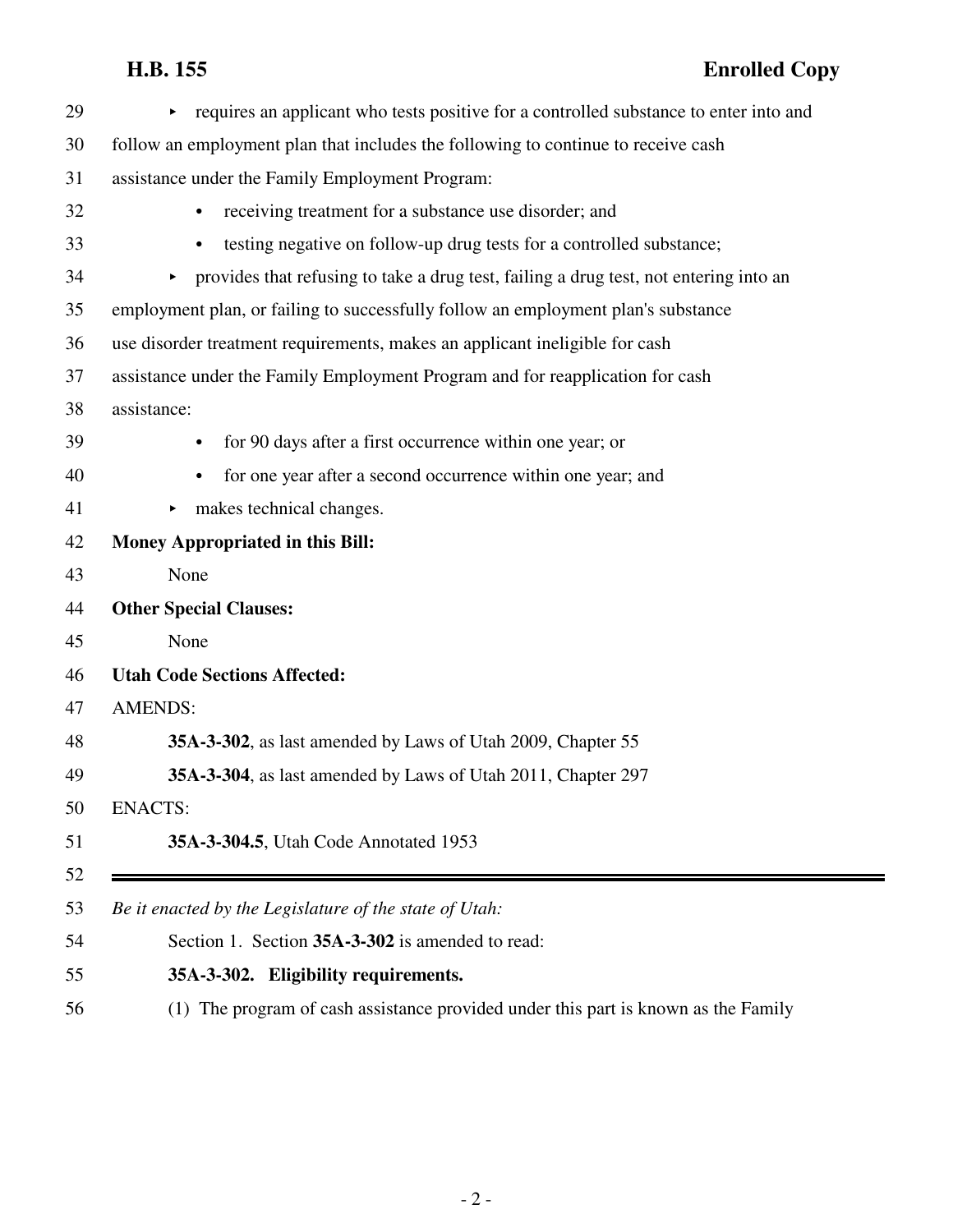| 57 | Employment Program.                                                                                |
|----|----------------------------------------------------------------------------------------------------|
| 58 | (2) (a) The division shall submit a state plan to the Secretary of the United States               |
| 59 | Department of Health and Human Services to obtain federal funding under the Temporary              |
| 60 | Assistance for Needy Families Block Grant.                                                         |
| 61 | (b) The division shall make the plan consistent with this part and federal law.                    |
| 62 | (c) If a discrepancy arises between a provision of the state plan and this part, this part         |
| 63 | supersedes the provision in the state plan.                                                        |
| 64 | (3) The services and supports under this part are for both one-parent and two-parent               |
| 65 | families.                                                                                          |
| 66 | (4) To be eligible for cash assistance under this part, a family shall:                            |
| 67 | (a) have at least one minor dependent child; or                                                    |
| 68 | (b) have a parent who is in the third trimester of a pregnancy.                                    |
| 69 | (5) In accordance with Title 63G, Chapter 3, Utah Administrative Rulemaking Act, the               |
| 70 | department shall make rules for eligibility and the amount of cash assistance a family is eligible |
| 71 | to receive under this part based on:                                                               |
| 72 | (a) family size;                                                                                   |
| 73 | (b) family income;                                                                                 |
| 74 | (c) income disregards; $[\text{and}]$                                                              |
| 75 | (d) other relevant factors[ $:$ ]; and                                                             |
| 76 | (e) if the applicant has met the eligibility requirements under Subsections $(5)(a)$               |
| 77 | through (d), the assessment and other requirements described in Sections 35A-3-304 and             |
| 78 | 35A-3-304.5.                                                                                       |
| 79 | (6) The division shall disregard money on deposit in an Individual Development                     |
| 80 | Account established under Section 35A-3-312 in determining eligibility.                            |
| 81 | (7) The department shall provide for an appeal of a determination of eligibility in                |
| 82 | accordance with Title 63G, Chapter 4, Administrative Procedures Act.                               |
| 83 | (8) (a) The department shall make a report to either the Legislature's Executive                   |
| 84 | Appropriations Committee or the Commerce and Workforce Services Appropriations                     |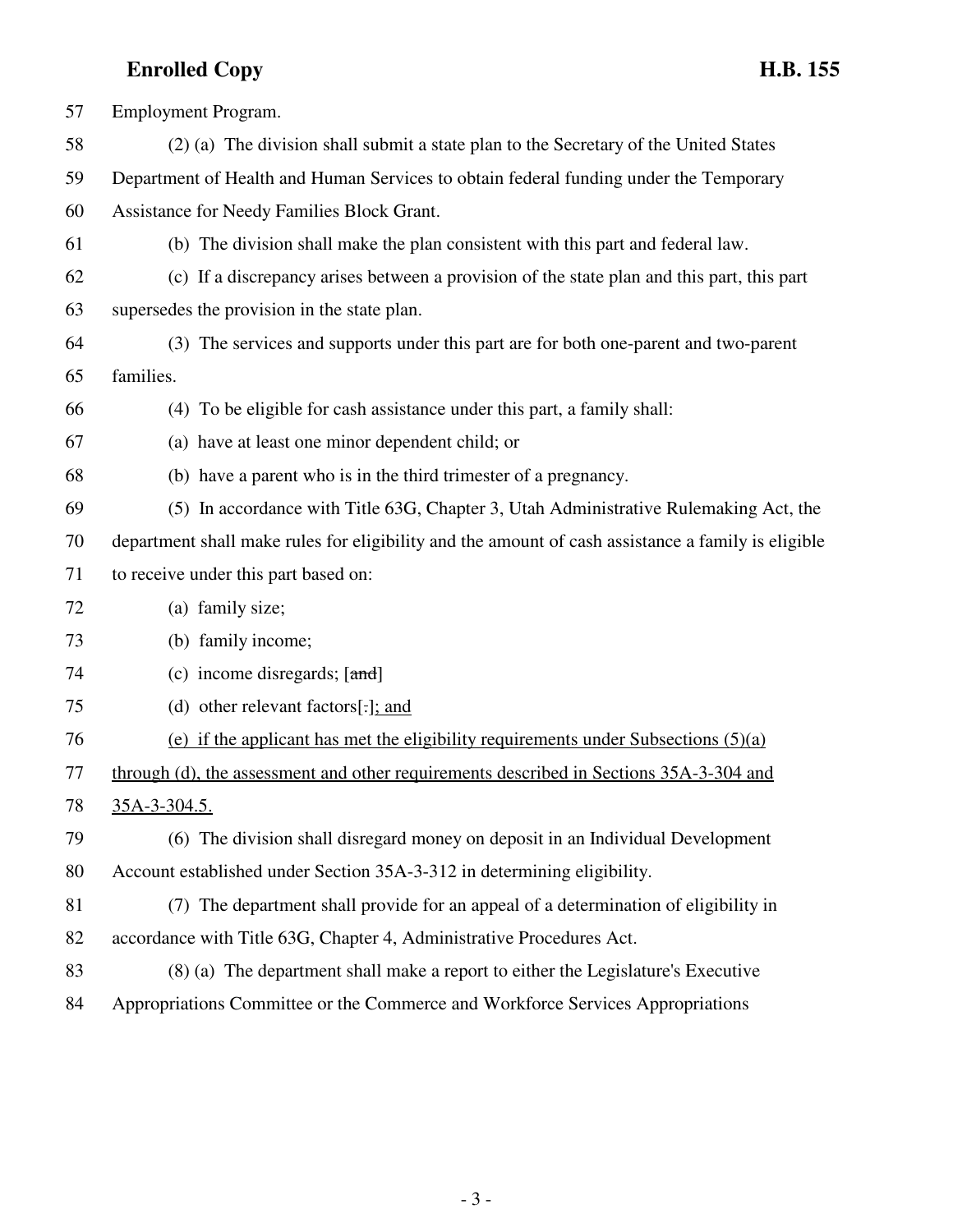## **H.B. 155 Enrolled Copy**

| 85  | Subcommittee on any proposed rule change made under Subsection (5) that would modify the         |
|-----|--------------------------------------------------------------------------------------------------|
| 86  | eligibility requirements or the amount of cash assistance a family would be eligible to receive. |
| 87  | (b) The department shall submit the report prior to implementing the proposed rule               |
| 88  | change and the report shall include:                                                             |
| 89  | (i) a description of the department's current practice or policy that it is proposing to         |
| 90  | change;                                                                                          |
| 91  | (ii) an explanation of why the department is proposing the change;                               |
| 92  | (iii) the effect of an increase or decrease in cash benefits on families; and                    |
| 93  | (iv) the fiscal impact of the proposed change.                                                   |
| 94  | (c) The department may use the Notice of Proposed Rule Amendment form filed with                 |
| 95  | the Division of Administrative Rules as its report so long as the notice contains all the        |
| 96  | information required under Subsection (8)(b).                                                    |
| 97  | Section 2. Section 35A-3-304 is amended to read:                                                 |
| 98  | 35A-3-304. Assessment -- Participation requirements and limitations -- Mentors.                  |
| 99  | (1) (a) Within 20 business days of the date of enrollment, a parent client shall:                |
| 100 | (i) be assigned an employment counselor; and                                                     |
| 101 | (ii) complete an assessment provided by the division regarding the parent client's:              |
| 102 | (A) family circumstances;                                                                        |
| 103 | (B) education;                                                                                   |
| 104 | (C) work history;                                                                                |
| 105 | (D) skills; $[\text{and}]$                                                                       |
| 106 | (E) ability to become self-sufficient[:]; and                                                    |
| 107 | likelihood of a substance use disorder involving the misuse of a controlled<br>(F)               |
| 108 | substance.                                                                                       |
| 109 | (b) The assessment provided under Subsection $(1)(a)(ii)$ shall include:                         |
| 110 | $(i)$ a survey to be completed by the parent client with the assistance of the division[.]       |
| 111 | and                                                                                              |
| 112 | (ii) a written questionnaire to be completed by the parent client designed to accurately         |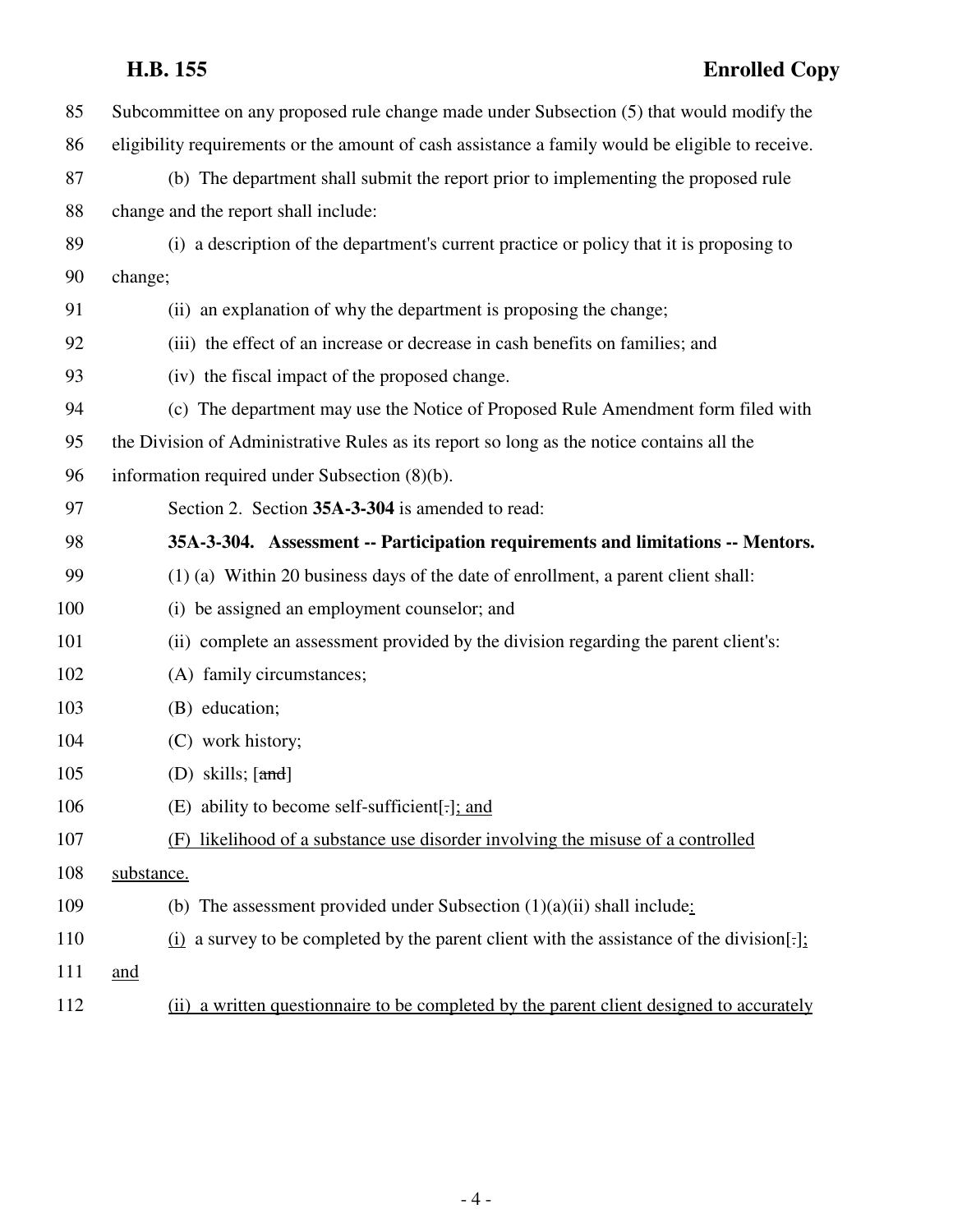| 113 | determine the likelihood of the parent client having a substance use disorder involving the        |
|-----|----------------------------------------------------------------------------------------------------|
| 114 | misuse of a controlled substance.                                                                  |
| 115 | (c) In addition to the other requirements of this part, if the results of the written              |
| 116 | questionnaire taken by a parent client indicate a reasonable likelihood that the parent client has |
| 117 | a substance use disorder involving the misuse of a controlled substance, the parent client may     |
| 118 | only receive cash assistance provided under this part in accordance with the additional            |
| 119 | requirements of Section 35A-3-304.5.                                                               |
| 120 | (2) (a) Within 15 business days of a parent client completing an assessment, the                   |
| 121 | division and the parent client shall enter into an employment plan.                                |
| 122 | (b) The employment plan shall have a target date for entry into employment.                        |
| 123 | (c) The division shall provide a copy of the employment plan to the parent client.                 |
| 124 | (d) As to the parent client, the plan may include:                                                 |
| 125 | (i) job searching requirements;                                                                    |
| 126 | (ii) if the parent client does not have a high school diploma, participation in an                 |
| 127 | educational program to obtain a high school diploma, or its equivalent;                            |
| 128 | (iii) education or training necessary to obtain employment;                                        |
| 129 | (iv) a combination of work and education or training;                                              |
| 130 | (v) assisting the Office of Recovery Services in good faith to:                                    |
| 131 | (A) establish the paternity of a minor child; and                                                  |
| 132 | (B) establish or enforce a child support order $[\frac{1}{2}, \frac{1}{2}]$ .                      |
| 133 | $(vi)$ if the parent client is a drug dependent person as defined in Section 58-37-2,              |
| 134 | participation in available treatment for drug dependency and progress toward overcoming that       |
| 135 | dependency.]                                                                                       |
| 136 | (e) If the parent client tests positive for the unlawful use of a controlled substance after       |
| 137 | taking a drug test under Section 35A-3-304.5, the employment plan shall include an agreement       |
| 138 | by the parent client to participate in treatment for a substance use disorder and meet the other   |
| 139 | requirements of Section 35A-3-304.5.                                                               |
|     |                                                                                                    |

140  $[(e)] (f)$  As to the division, the plan may include: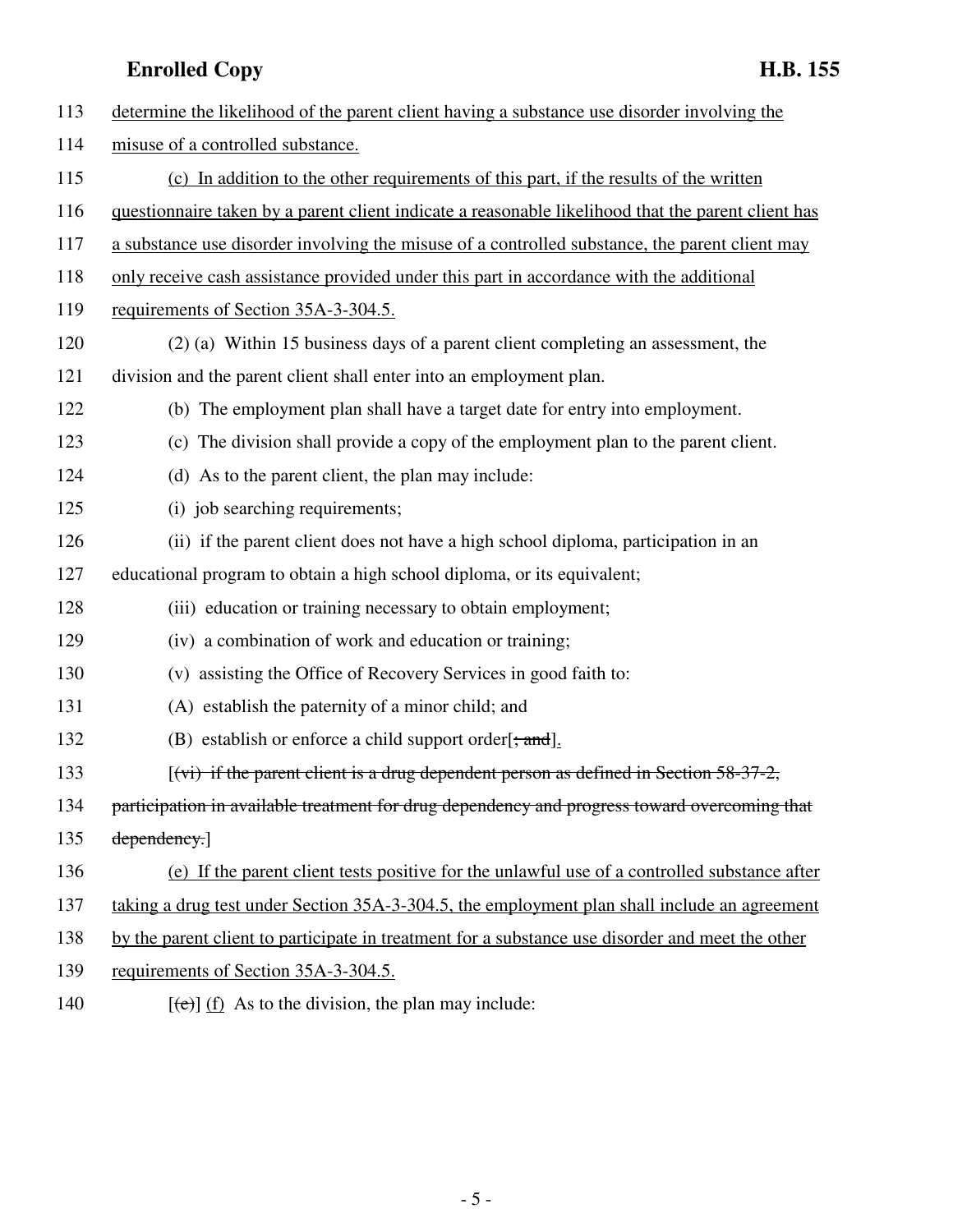## **H.B. 155 Enrolled Copy**

| 141 | (i) providing cash and other types of public and employment assistance, including child                        |
|-----|----------------------------------------------------------------------------------------------------------------|
| 142 | care;                                                                                                          |
| 143 | (ii) assisting the parent client to obtain education or training necessary for employment;                     |
| 144 | (iii) assisting the parent client to set up and follow a household budget; and                                 |
| 145 | (iv) assisting the parent client to obtain employment.                                                         |
| 146 | $[\text{f}^{\text{f}}(\text{f})]$ (g) The division may amend the employment plan to reflect new information or |
| 147 | changed circumstances.                                                                                         |
| 148 | $[\frac{1}{2}]$ (h) If immediate employment is an activity contained in the employment plan the                |
| 149 | parent client shall:                                                                                           |
| 150 | (i) promptly commence a search for a specified number of hours each week for                                   |
| 151 | employment; and                                                                                                |
| 152 | (ii) regularly submit a report to the division on:                                                             |
| 153 | (A) how time was spent in search for a job;                                                                    |
| 154 | (B) the number of job applications completed;                                                                  |
| 155 | (C) the interviews attended;                                                                                   |
| 156 | (D) the offers of employment extended; and                                                                     |
| 157 | (E) other related information required by the division.                                                        |
| 158 | $[\frac{h}{\ln}]$ (i) If full-time education or training to secure employment is an activity                   |
| 159 | contained in an employment plan, the parent client shall promptly undertake a full-time                        |
| 160 | education or training program.                                                                                 |
| 161 | (ii) The employment plan may describe courses, education or training goals, and                                |
| 162 | classroom hours.                                                                                               |
| 163 | $[\overrightarrow{(t)}]$ (i) As a condition of receiving cash assistance under this part, a parent client      |
| 164 | shall agree to make a good faith effort to comply with the employment plan.                                    |
| 165 | (ii) If a parent client consistently fails to show good faith in complying with the                            |
| 166 | employment plan, the division may seek under Subsection $(2)(i)(iii)$ to terminate all or part of              |
| 167 | the cash assistance services provided under this part.                                                         |
| 168 | (iii) The division shall establish a process to reconcile disputes between a client and the                    |
|     |                                                                                                                |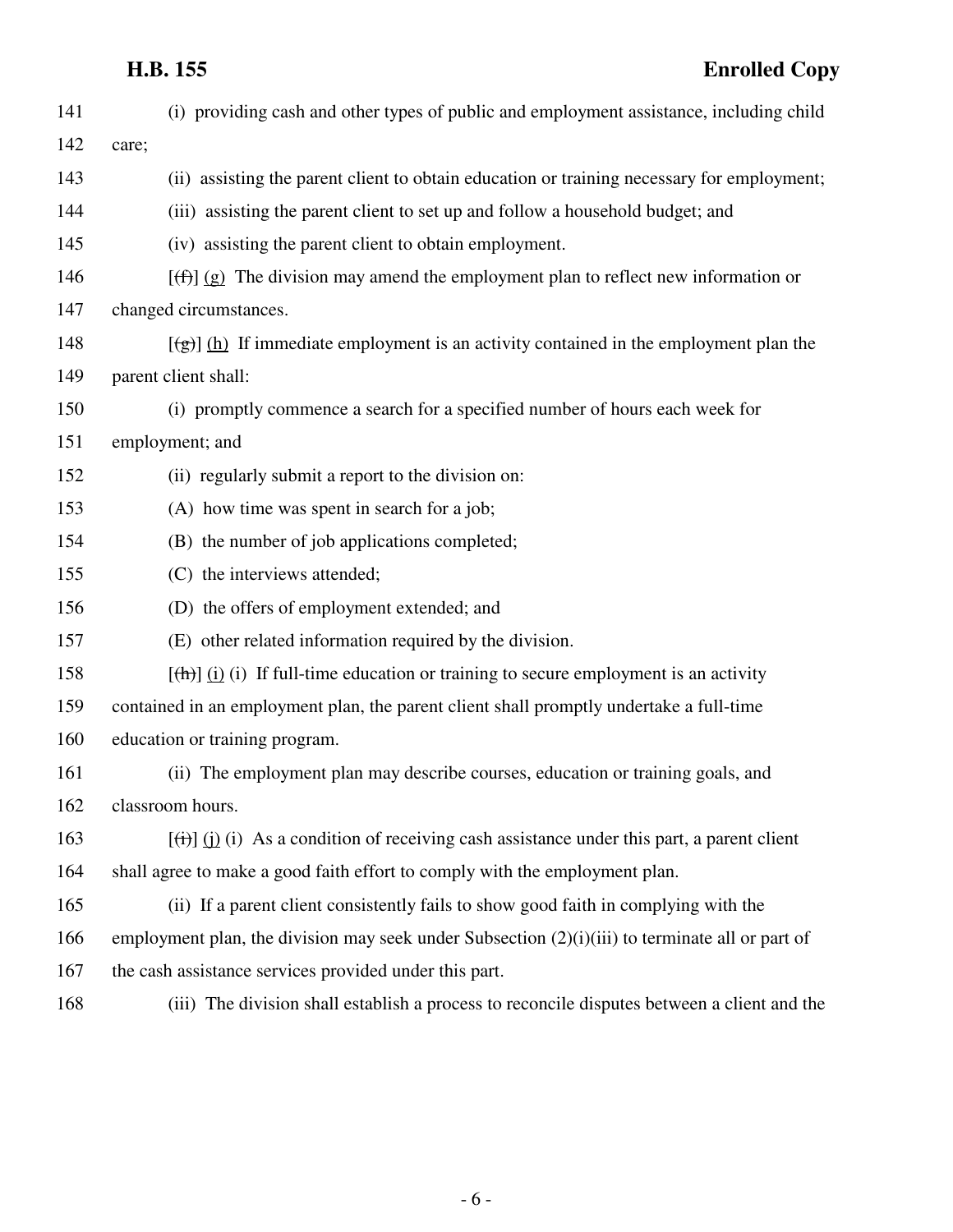| 169 | division as to whether:                                                                         |
|-----|-------------------------------------------------------------------------------------------------|
| 170 | (A) the parent client has made a good faith effort to comply with the employment plan;          |
| 171 | <b>or</b>                                                                                       |
| 172 | (B) the division has complied with the employment plan.                                         |
| 173 | $(3)$ (a) Except as provided in Subsection $(3)(b)$ , a parent client's participation in        |
| 174 | education or training beyond that required to obtain a high school diploma or its equivalent is |
| 175 | limited to the lesser of:                                                                       |
| 176 | $(i)$ 24 months; or                                                                             |
| 177 | (ii) the completion of the education and training requirements of the employment plan.          |
| 178 | (b) A parent client may participate in education or training for up to six months beyond        |
| 179 | the 24-month limit of Subsection $(3)(a)(i)$ if:                                                |
| 180 | (i) the parent client is employed for 80 or more hours a month; and                             |
| 181 | (ii) the extension is for good cause shown and approved by the director.                        |
| 182 | (c) A parent client who receives an extension under Subsection $(3)(b)$ remains subject         |
| 183 | to Subsection $(4)$ .                                                                           |
| 184 | (4) (a) A parent client with a high school diploma or equivalent who has received 24            |
| 185 | months of education or training shall participate in full-time work activities.                 |
| 186 | (b) The 24 months need not be continuous and the department may define "full-time"              |
| 187 | work activities" by rule.                                                                       |
| 188 | (5) As a condition for receiving cash assistance on behalf of a minor child under this          |
| 189 | part, the minor child shall be:                                                                 |
| 190 | (a) enrolled in and attending school in compliance with Sections 53A-11-101.5 and               |
| 191 | 53A-11-101.7; or                                                                                |
| 192 | (b) exempt from school attendance under Section 53A-11-102.                                     |
| 193 | (6) This section does not apply to a person who has received diversion assistance under         |
| 194 | Section 35A-3-303.                                                                              |
| 195 | (7) (a) The division shall recruit and train volunteers to serve as mentors for parent          |
| 196 | clients.                                                                                        |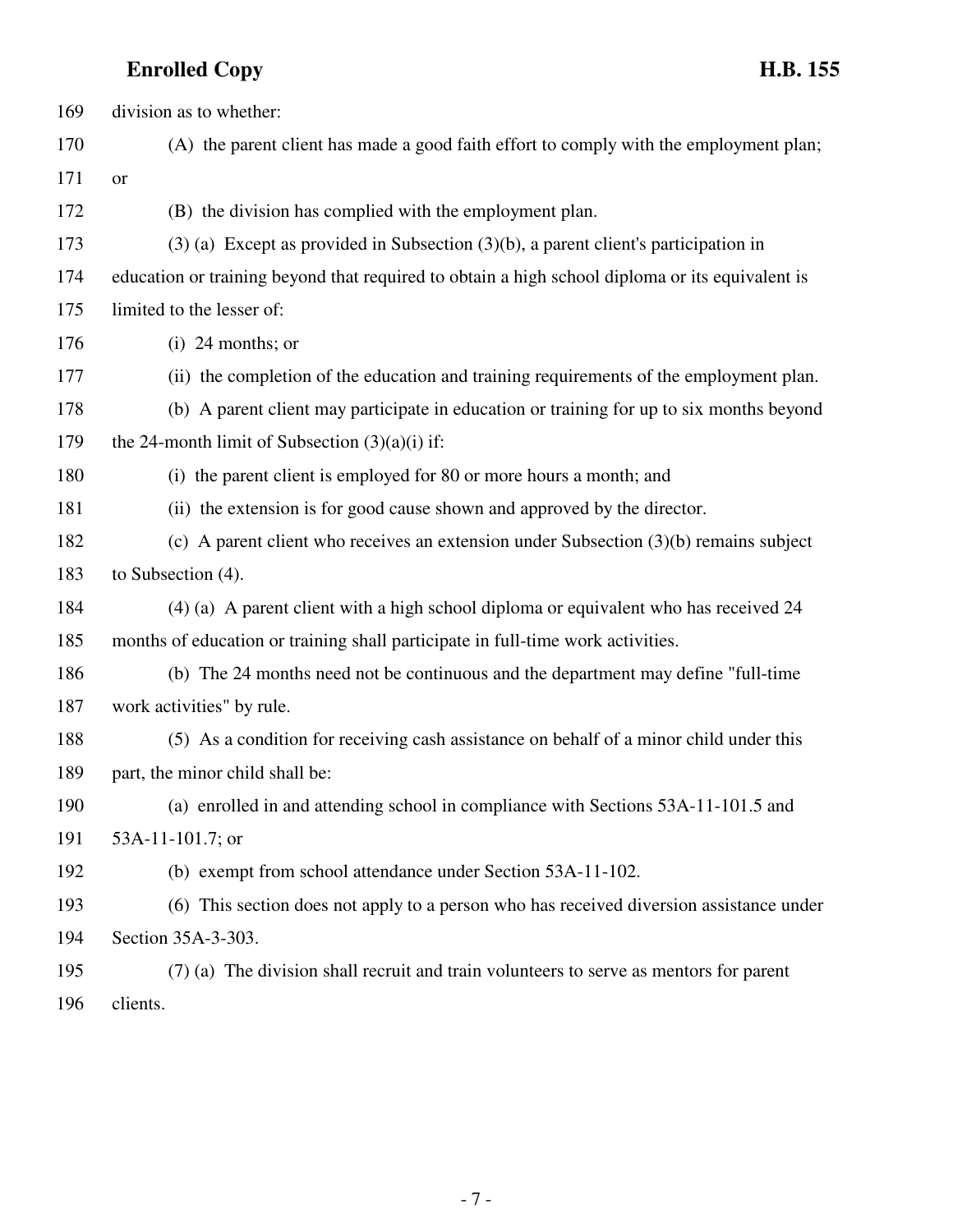| 197 | (b) A mentor may advocate on behalf of a parent client and help a parent client:                   |
|-----|----------------------------------------------------------------------------------------------------|
| 198 | (i) develop life skills;                                                                           |
| 199 | (ii) implement an employment plan; or                                                              |
| 200 | (iii) obtain services and supports from:                                                           |
| 201 | (A) the volunteer mentor;                                                                          |
| 202 | (B) the division; or                                                                               |
| 203 | (C) civic organizations.                                                                           |
| 204 | Section 3. Section 35A-3-304.5 is enacted to read:                                                 |
| 205 | 35A-3-304.5. Drug testing requirements.                                                            |
| 206 | (1) If the results of a questionnaire described in Subsection $35A-3-304(1)$ indicate a            |
| 207 | reasonable likelihood that a parent client may have a substance use disorder involving the         |
| 208 | misuse of a controlled substance, the division shall require the parent client to take a drug test |
| 209 | at the division's expense in order to continue to receive cash assistance under this part.         |
| 210 | (2) If a parent client refuses to take a drug test required under Subsection (1), the              |
| 211 | department shall terminate cash assistance under this part and the parent client may not reapply   |
| 212 | for cash assistance under this part for:                                                           |
| 213 | (a) 90 days after a first refusal to take a drug test within one year; or                          |
| 214 | (b) one year after a second refusal to take a drug test within one year.                           |
| 215 | (3) A drug test given under this section shall be administered with due regard to the              |
| 216 | privacy and dignity of the person being tested.                                                    |
| 217 | (4) Before taking a drug test under this section, a parent client may advise the person            |
| 218 | administering the test regarding any prescription or over-the-counter medication the parent        |
| 219 | client is taking.                                                                                  |
| 220 | (5) The result of a drug test given under this section is a private record in accordance           |
| 221 | with Section 63G-2-302 and disclosure to a third party is prohibited except as provided under      |
| 222 | Title 63G, Chapter 2, Government Records Access and Management Act.                                |
| 223 | (6) If a parent client tests negative for the unlawful use of a controlled substance after         |
| 224 | taking a drug test under Subsection (1), the parent client remains eligible for cash assistance,   |